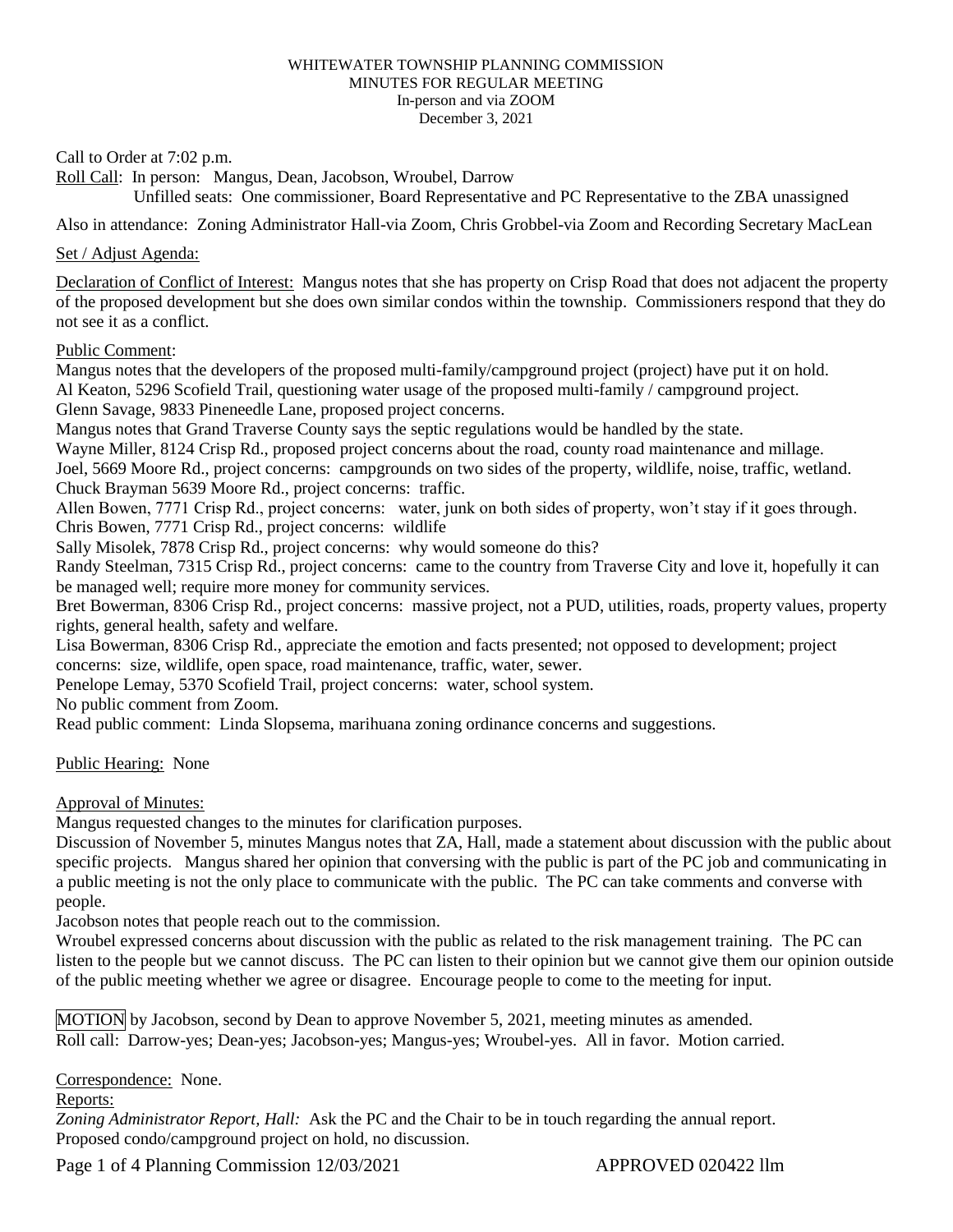While working on this and other projects regarding Special Land Uses and Site Plan Reviews I note the Michigan Zoning and Enabling Act requires separate standards for both not co-mingled in a way that the Site Plan and the Special Land Use standards are indistinguishable between the two. All special uses are to be accompanied by a site plan. Have sent a formal memo to the township attorney and the township board to place a moratorium on the issuance of any special use permits until we can amend the ordinance and get the appropriate language in place that will protect us and bring us into compliance with the Michigan Zoning Enabling Act.

Ask you to look up the meaning of Exparte. On an active application or pending project you are depriving the applicant of input. Mangus notes this is a fine line.

*Chair's Report, Mangus*: Article 25 will need to be addressed as soon as possible.

Notice from Supervisor that the attorney has highlighted a portion of the ZBA Article 18, regarding who appoints the PC member to the ZBA. Mangus will bring it back to the January meeting.

Have requested from the Township Board that the PC have access to a planner. Grobbel has put in a quote / bid at about \$70 per hour. We have consulting fees approved but we do not have people available to call / use.

*Township Board Rep,*. Not assigned.

*ZBA Representative,:* Not assigned. Wroubel is on the Board agenda for approval to be the PC Representative to the ZBA. No ZBA case in November.

*Committee Reports:* None.

*Additional Items:* None.

Unfinished Business:

1. Master Plan (MP) Review, Mr. Grobbel: Two chapter drafts. Handle typos, formatting, spelling etc., via emails. Highlights of demographics.

Transportation assessment to bring the MP into compliance with state law the Complete Streets Plan. In the next couple weeks you will receive information regarding the economic development plan and blight. In the next couple of months we will work to develop questions for a survey that can be done during the winter.

The PC will need to address after everyone gets a chance to read through these sections. Mangus notes that Whitewater Township does not necessarily want all of the things that a general Master Plan

and other entities want. How do we address that?

Mangus' experience is that Whitewater Township people want to drive 30 minutes to work.

Grobbel, we are looking at traffic safety, parents not being home, etc. Most townships want viable businesses. We can discuss. Grobbel experience is that people generally want a town center. Let's have a discussion. Let's get PC and public input. Want to be efficient with time, planning and the process.

Mangus, let's be open to the answers we may get from the people of the community.

Grobbel notes that he is not starting with a preconceived notion. Openness is very important. Encourage the public to start engaging in the draft MP process.

Wroubel notes that much of the transportation section / assessment does not really fit in our township.

Dean: This is a planning process. Keeping an open mind. Want to be open to the 20 year look with a 5 year revision. Would like the draft sections on the website for public viewing to encourage public input.

Wroubel: Planning is for the people who will be here, in these PC positions, 10 to 15 years from now. What do we need for the people who are 20 to 40 years old now?

Dean: Need to have this for zoning.

Mangus: Need to always go back to what the community wants.

Grobbel notes that the mission is to bring the MP into compliance with state law. The overall vision will be informed by the public and each commissioner gets one vote. Meaningful public input is necessary.

Mangus: Can we do an inventory based road list? Text based is very difficult to read and understand.

Grobbel: Please present road corrections to Grobbel. Need to address intersection safety and pedestrian access. PC needs to let Grobbel know the specifics.

Dean: We need to have this information so we can address things like this proposed project. We still have work to do. We have a good advocate and partner to work with. Leave broad statements and deal with details.

Grobbel: Something cannot be done in zoning if it is not in the MP. "Complete Streets" can be made for specific areas. It does not necessarily mean every street throughout the township.

Economic development plan and blight in the next couple weeks. Then we can get into the fun input part. Dean: Need to educate the public, embrace the process. We have a good partner to work with. We can funnel information back to Grobbel. We need to be doing our homework. It will be the required information with our fingerprints (input) and our concepts in it.

Page 2 of 4 Planning Commission 12/03/2021 APPROVED 020422 llm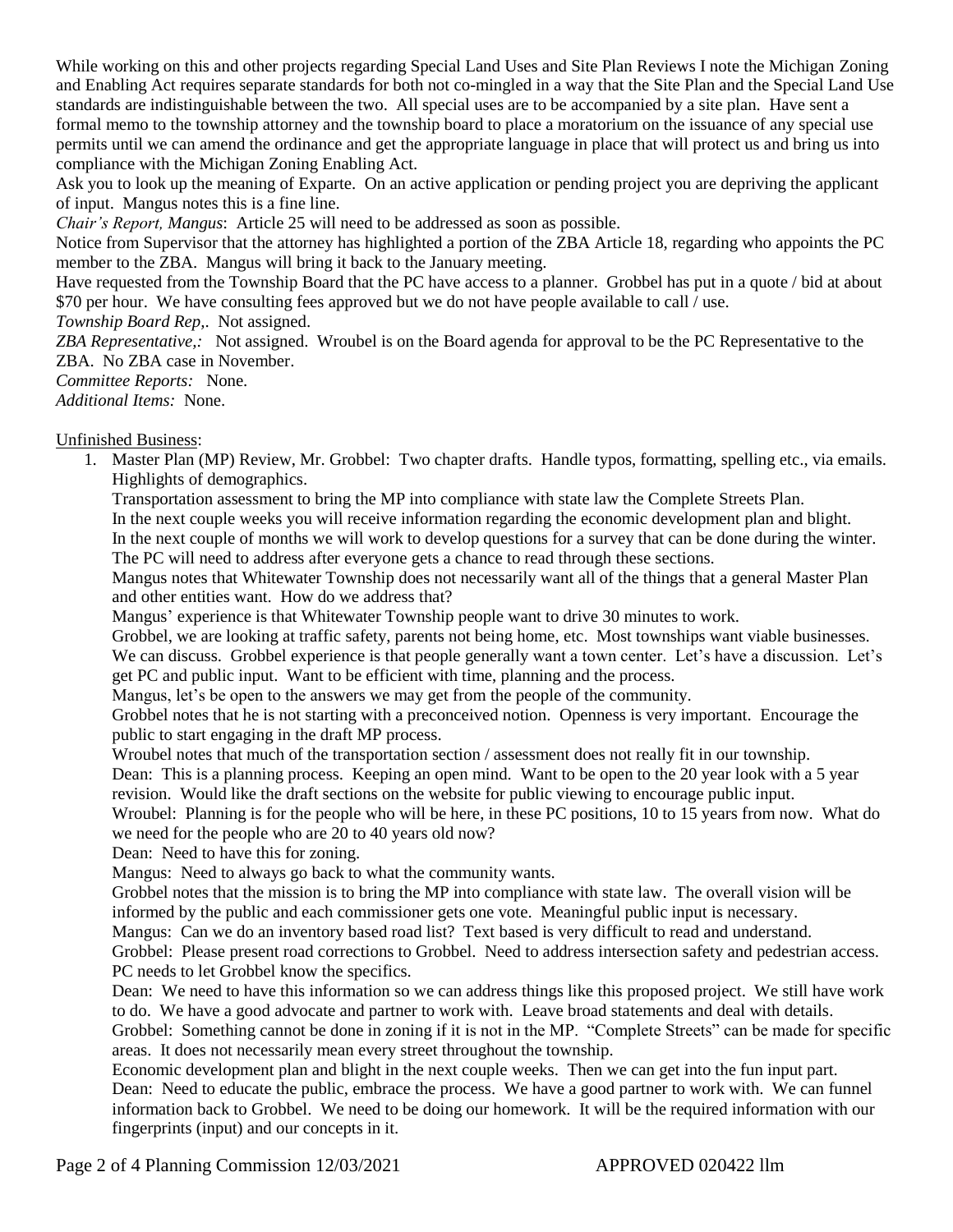Subcommittee work can begin. Subcommittee will bring back recommendations. Bring it back next month. Create a priorities list by the PC of the transportation section.

Wroubel: Development has to line up with the Master Plan. Slow steady development. Tonight we heard about quality of life.

Mangus notes that she is right on that road.

We have zoning issues that need to be addressed.

2. Preliminary site plan review: The project is on hold, temporarily or permanently, we don't know right now.

3. Article 5 – Zoning Districts: Consensus to use the Kalkaska zoning district sample. Discussion of a subcommittee to review and bring forth only the exceptions.

ZA Hall notes that the zoning district map should be very quick.

Address for the January meeting: Multi family, Commercial, Industrial and Village.

Review the districts and adopt with the corrections.

ZA Hall: Important to note that moving zoning district lines affects adjacent property owners.

Hall will get a black and white parcel map from Grand Traverse County GIS. Mangus would like zoning district maps also.

4. Marihuana zoning ordinance – postpone to January.

New Business:

1. Article 12, district setbacks, initial presentation. Discussion. Possibly change the commercial information to address this project issue and get back to the rest in the future.

Apartments and campgrounds need to be addressed using language or charts. Send information to Mangus and she will combine the information and present.

Wroubel, what are you trying to do here?

Mangus notes that two things were brought to light in the last month. Campgrounds and apartments density need to be addressed. Mangus notes that "the rule didn't follow the use" when apartments were added to Commercial. We are looking to address that. Put the density at the level that we thought it was.

Look at it in January.

Send comments and recommendations regarding set-backs to Kim and she will combine and bring back. Filling in gaps and holes for review and possible public hearing of changes to Article 12 in February. Are there campground standards that the industry uses? What was proposed meets all of state standards. We do not have a density restriction.

2. Discuss subcommittee formation: Wait until January to create subcommittees.

Next Regular Meeting is scheduled for Friday, January 7, 2022. Change the time to 6 p.m. MOTION by Jacobson, second by Wroubel to change the time to 6 p.m. for the January 7, 2022 meeting. Roll call: Darrow-yes; Dean-yes; Jacobson-yes; Mangus-yes; Wroubel-yes. All in favor. Motion carried. Next meeting agenda: MP review: transportation, demographics, economic development plan, blight and subcommittees Meeting dates, By-laws Article 18 ZBA article

Article 25 site plan review and special use permit Marihuana ordinance

Public Comment:

Brett Bowerman, notes the detail process on issues, planning.

Mangus notes that we know there are issues in the zoning ordinance that we are working on. Sometimes these important things have had to be put on the back burner.

Denise Peltonen, regarding Master Plan development: Will there be a part for infrastructure?

Brad Boals, 10091 Munro, letter into the record from Slopsema, endorse things that she indicates in the letter. Lois MacLean, density concern and what constitutes an apartment? Mangus answer = 4 dwelling units = apartments per acre. Concern of legalities after the project has been brought forth. Mangus notes that it has been discussed with legal.